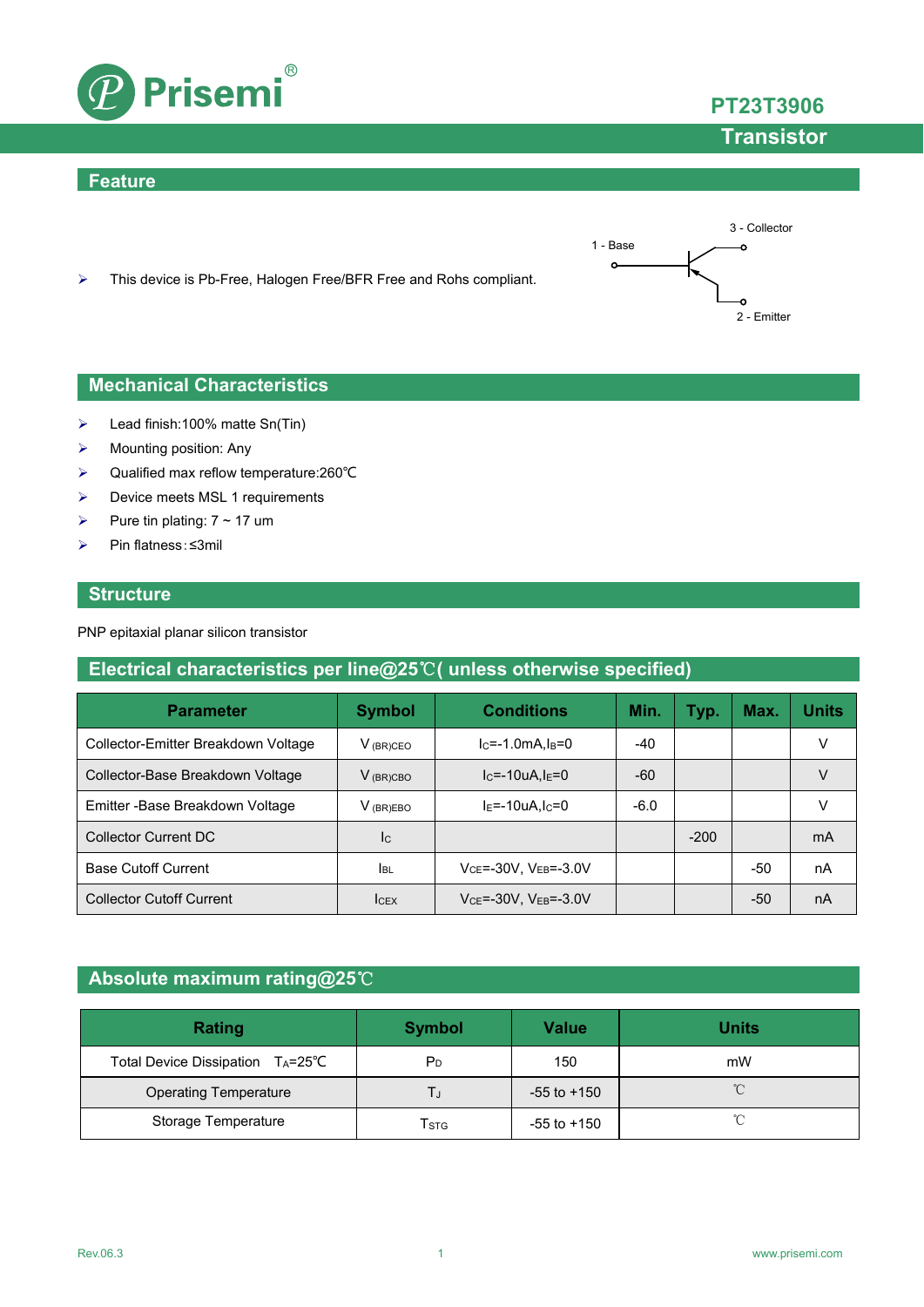## **Absolute maximum rating@25**℃

| <b>Parameter</b>                            | <b>Symbol</b> | <b>Conditions</b>            | Min.    | Typ. | Max.                     | <b>Units</b> |  |
|---------------------------------------------|---------------|------------------------------|---------|------|--------------------------|--------------|--|
| DC Current Gain                             | <b>HFE</b>    | $IC=-0.1mA, VCE=-1.0V$       | 60      |      | $\overline{\phantom{0}}$ |              |  |
|                                             |               | $IC=-1.0mA, VCE=-1.0V$       | 80      |      |                          |              |  |
|                                             |               | $IC=-10mA, VCE=-1.0V$        | 100     |      | 300                      |              |  |
|                                             |               | $IC=-50mA, VCE=-1.0V$        | 60      |      |                          |              |  |
|                                             |               | $IC=-100mA, VCE=-1.0V$       | 30      |      | $\overline{\phantom{0}}$ |              |  |
|                                             | VCE(sat)      | $IC=-10mA, IB=-1.0mA$        |         |      | $-0.25$                  | v            |  |
| <b>Collector-Emitter Saturation Voltage</b> |               | $lc = -50mA$ , $ls = -5.0mA$ |         |      | $-0.4$                   |              |  |
|                                             | $V_{BE(sat)}$ | $IC=-10mA, IB=-1.0mA$        | $-0.65$ |      | $-0.85$                  |              |  |
| <b>Base-Emitter Saturation Voltage</b>      |               | $IC=-50mA, IB=-5.0mA$        |         |      | $-0.95$                  | V            |  |

# **Small-Signal Characteristics**

| <b>Parameter</b>               | <b>Symbol</b>    | <b>Conditions</b>                                        | Min.                         | Max. | <b>Units</b>         |
|--------------------------------|------------------|----------------------------------------------------------|------------------------------|------|----------------------|
| Current-Gain-Bandwidth Product | $f_{\text{T}}$   | $IC=-10mA, VCE=-20V, f=100MHz$                           | 250                          |      | <b>MHz</b>           |
| <b>Output Capacitance</b>      | C <sub>obo</sub> | $V_{CB} = -5.0V$ , $I_E = 0$ , $f = 1.0MHz$              | $\qquad \qquad \blacksquare$ | 4.5  | pF                   |
| Input Capacitance              | C <sub>ibo</sub> | $V_{EB} = -0.5V$ , $I_C = 0.5 = 1.0MHz$                  | $\overline{\phantom{0}}$     | 10   | pF                   |
| Input Impedance                | hie              | Ic=-1.0mA, VCE=-10V, f=1.0kHz                            | 2.0                          | 12   | $k\Omega$            |
| Voltage Feedback Ratio         | $h_{\text{re}}$  | I <sub>C</sub> =-1.0mA, VCE=-10V, f=1.0kHz               | 0.1                          | 10   | $X$ 10 <sup>-4</sup> |
| Small-Signal Current Gain      | h <sub>fe</sub>  | $IC=-1.0mA$ , VCE=-10V, f=1.0kHz                         | 100                          | 400  |                      |
| <b>Output Admittance</b>       | hoe              | $IC=-1.0mA$ , VCE=-10V, f=1.0kHz                         | 3.0                          | 60   | umhos                |
| Noise Figure                   | <b>NF</b>        | $V_{CE} = 5.0 V$ , Ic=0.1mA, f=1.0kHz<br>$Rs=1.0k\Omega$ |                              | 4.0  | dB                   |

# **Switching Characteristics**

| <b>Parameter</b> | <b>Symbol</b> | <b>Conditions</b>                    | Min. | Max. | <b>Units</b> |
|------------------|---------------|--------------------------------------|------|------|--------------|
| Delay Time       | td            | $V_{CC} = -3.0V$ , $V_{BE} = 0.5V$ . | -    | 35   |              |
| <b>Rise Time</b> | tr            | $IC=-10mA, IB1=-1.0mA$               |      | 35   |              |
| Storage Time     | ts            | $V_{\text{CC}} = -3.0V$              |      | 225  | ns           |
| <b>Fall Time</b> | tf            | $IC=-10mA, IB1=IB2=-1.0mA$           |      | 75   |              |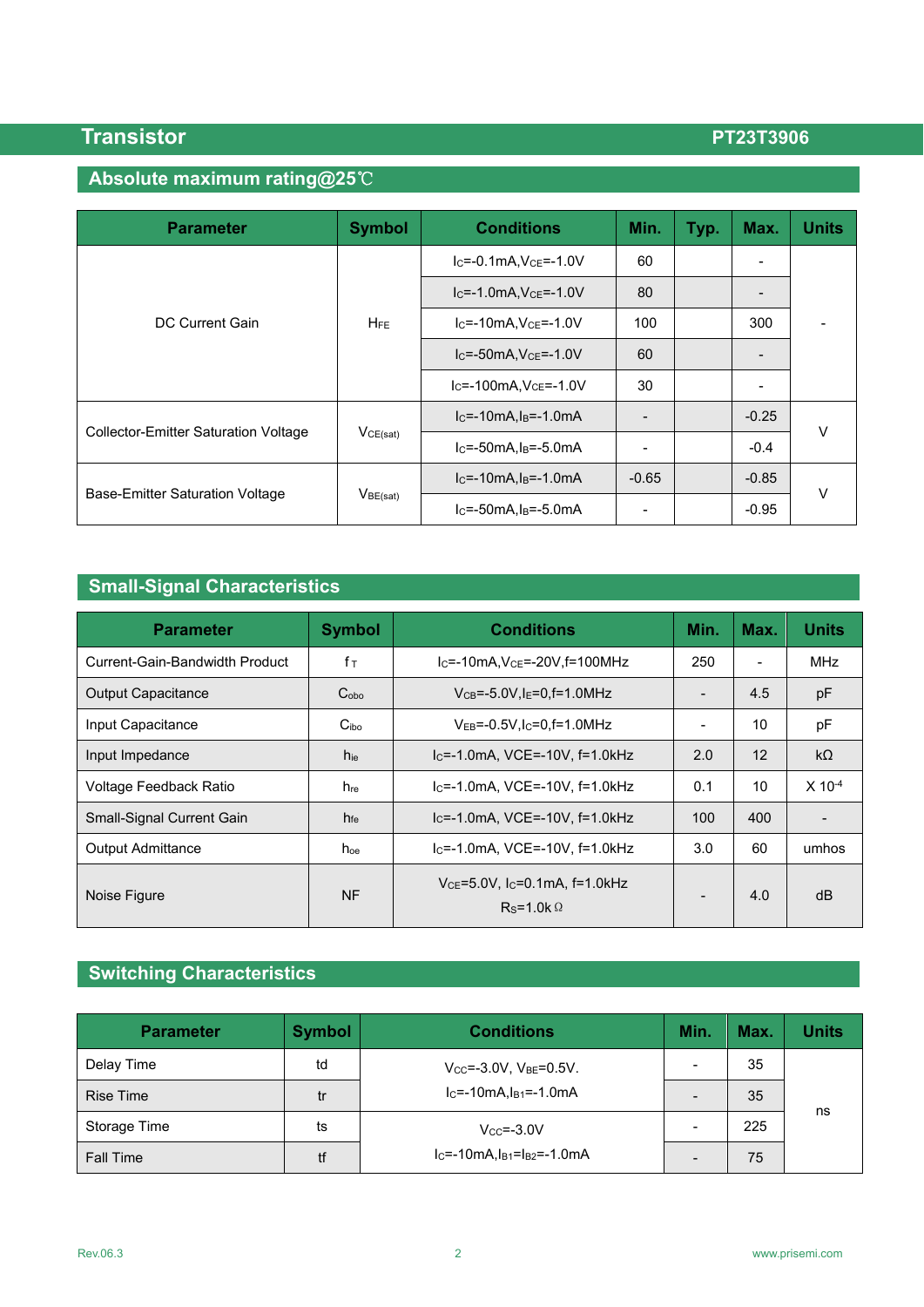## **Typical Characteristics**

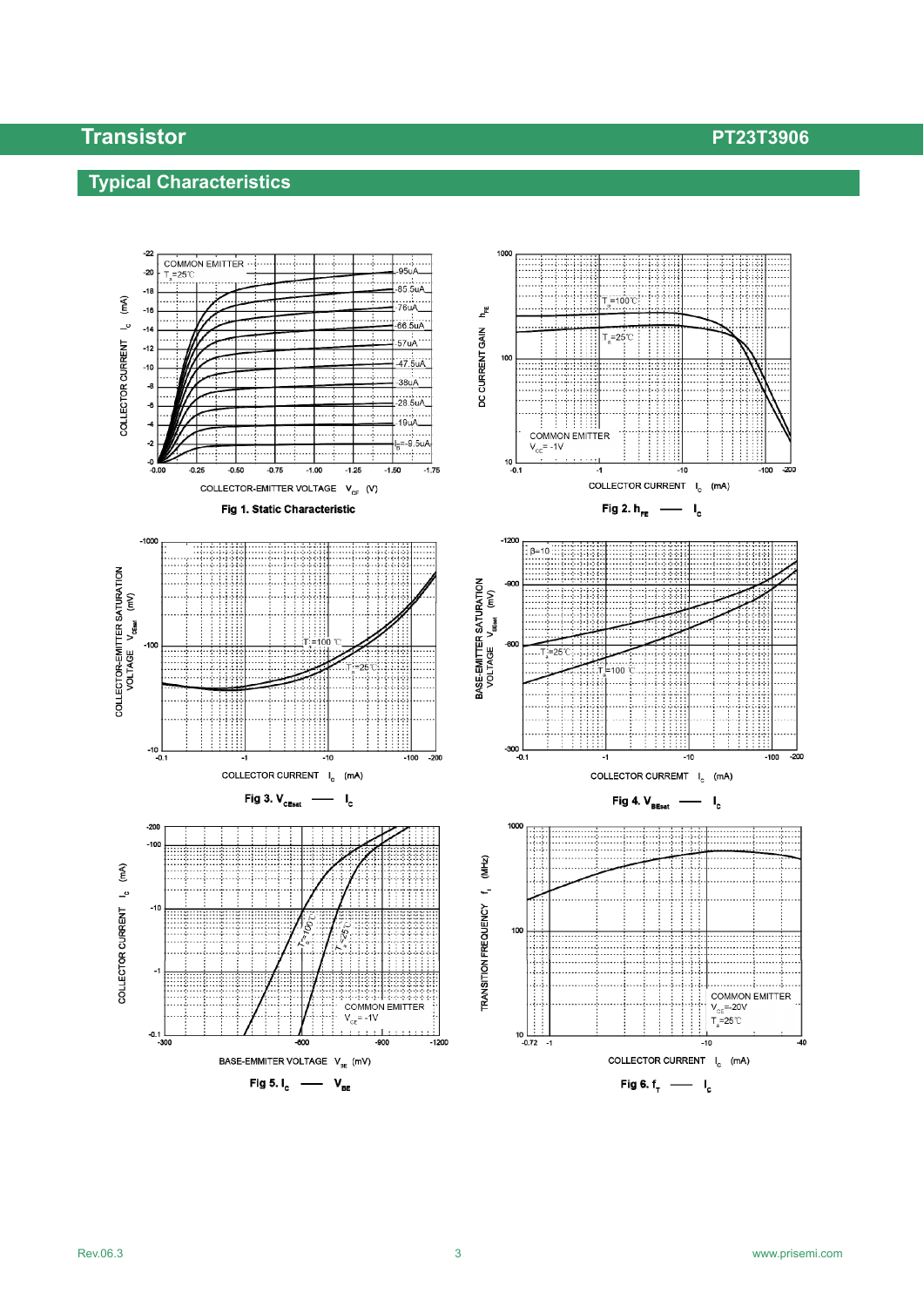

### **Solder Reflow Recommendation**

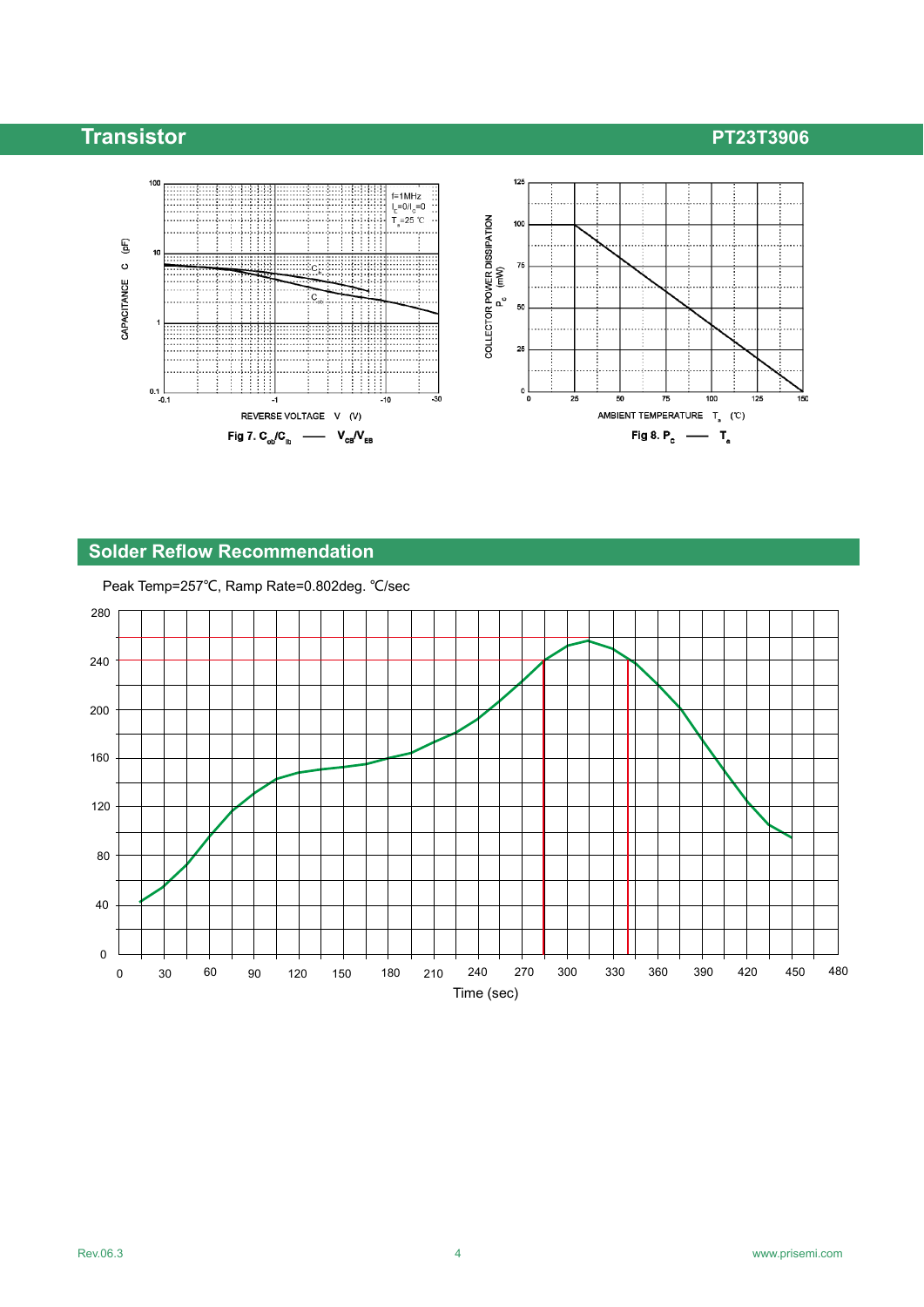# **Product dimension(SOT-23)**







|                       |             | <b>Millimeters</b> | <b>Inches</b> |              |  |
|-----------------------|-------------|--------------------|---------------|--------------|--|
| <b>Dim</b>            | <b>MIN</b>  | <b>MAX</b>         | <b>MIN</b>    | <b>MAX</b>   |  |
| Α                     | 2.80        | 3.00               | 0.1102        | 0.1197       |  |
| B                     | 1.20        | 1.40               | 0.0472        | 0.0551       |  |
| C                     | 2.10        | 2.50               | 0.0830        | 0.0984       |  |
| D                     | 0.89        | 1.02               | 0.0350        | 0.0401       |  |
| E                     | 0.45        | 0.60               | 0.0177        | 0.0236       |  |
| F                     | 1.78        | 2.04               | 0.0701        | 0.0807       |  |
| G                     | 0.085       | 0.177              | 0.0034        | 0.0070       |  |
| H                     | 0.45        | 0.60               | 0.0180        | 0.0236       |  |
| J                     | 0.37        | 0.50               | 0.0150        | 0.0200       |  |
| K                     | 0.89        | 1.11               | 0.0350        | 0.0440       |  |
| Г                     | 0.013       | 0.100              | 0.0005        | 0.0040       |  |
| $\boldsymbol{\theta}$ | $0^{\circ}$ | $10^{\circ}$       | $0^{\circ}$   | $10^{\circ}$ |  |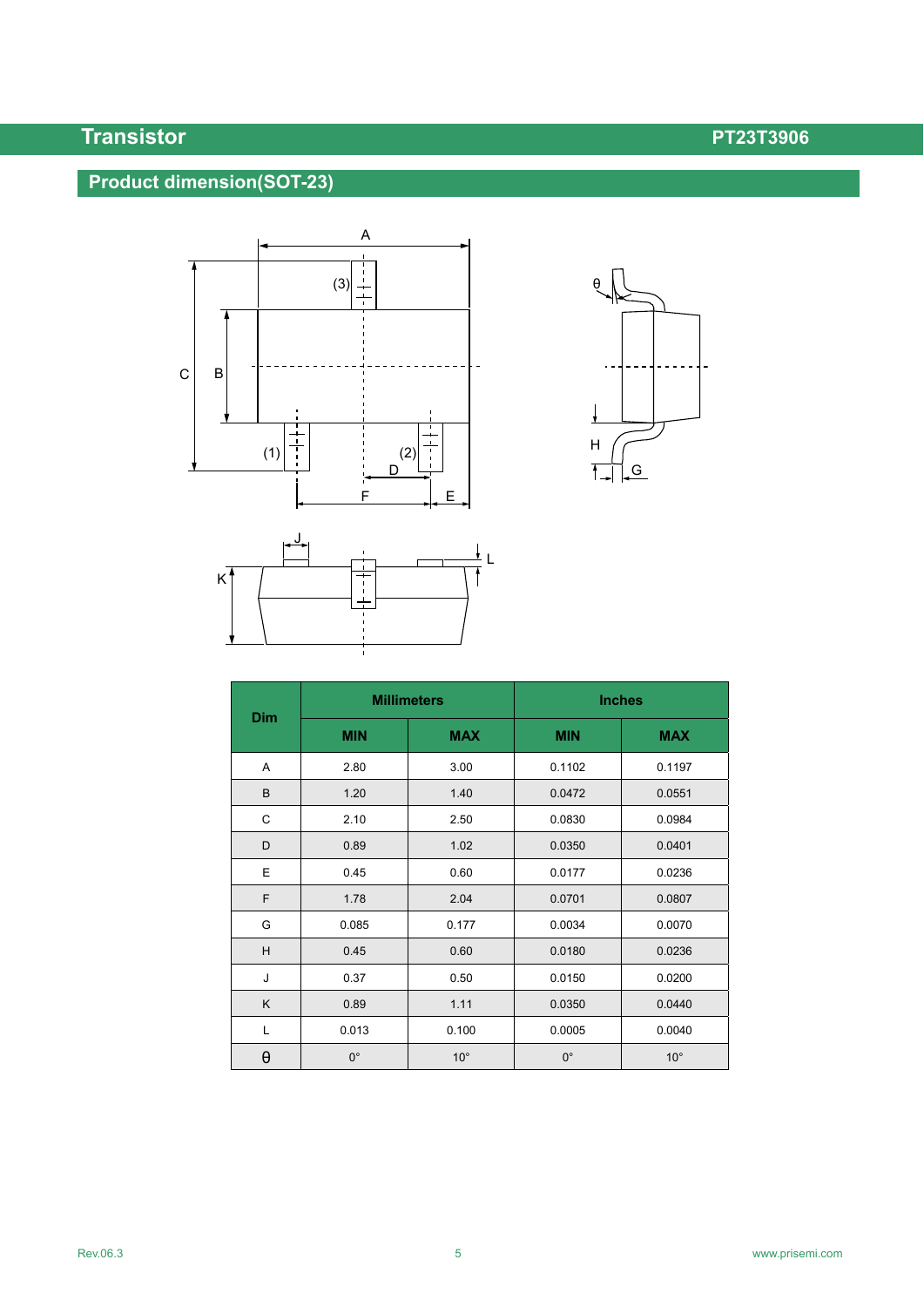

| <b>Dim</b> | <b>Millimeters</b> |            |  |  |
|------------|--------------------|------------|--|--|
|            | <b>MIN</b>         | <b>MAX</b> |  |  |
| a          |                    | 0.7        |  |  |
| h          |                    | 1.2        |  |  |
| c          |                    | 2.04       |  |  |
|            |                    | 2.2        |  |  |

### **Ordering information**

| Device    | Package          | <b>Shipping</b>    |
|-----------|------------------|--------------------|
| PT23T3906 | SOT-23 (Pb-Free) | 3000 / Tape & Reel |